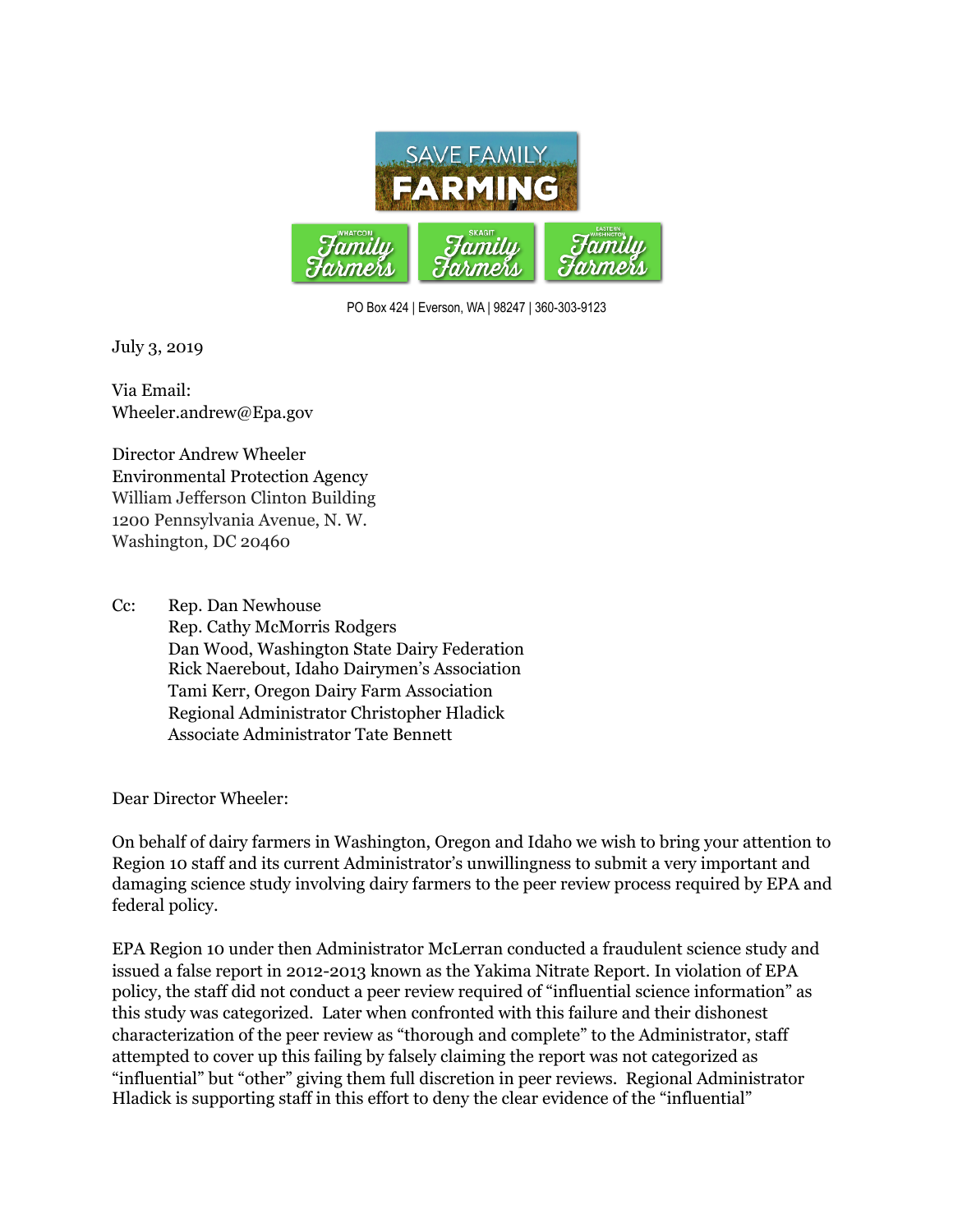categorization. Two documents we submitted to the Regional Administrator on April 2 provide proof that it was designated as "influential" in the Peer Review Plan dated 9/27/12 and then in the "Response" document of March 2013. When confronted with the indisputable proof Edward Kowalski, head of Compliance and Enforcement for Region 10, claimed to have never seen the documents.

The report itself has been proven to be false. At least fifteen national agricultural science experts carefully reviewed the study and found the conclusion that current dairy operations are the source of nitrate in groundwater could not be supported. A meticulously detailed technical analysis by one of the nation's top agronomists was provided to Administrator Hladick in February 2019. Many experts noted the "science" was clearly developed to place blame for legacy nitrate contamination on current dairy farm operations. The serious warnings about the false nature of the report did not stop the EPA staff from highly punitive enforcement which has essentially destroyed four large dairy farms. One farm alone spent upwards of \$10 million to date and is only able to continue in operation because of additional family business interests. Two others hang in the balance as they attempt to comply. One chose to go out of business rather than face the massive costs of compliance with unreasonable demands.

Beyond this punitive enforcement by the EPA, dairy farmers are continually facing citizen lawsuits filed by Charlie Tebbutt of Eugene, Oregon. These lawsuits use the EPA study as the foundation and have already cost us several longtime family farms and resulted in very significant additional costs for all dairy farmers at a time when most are struggling to survive in a historically difficult global market. When challenged in court on the veracity of the study, the federal judge said deference must be given to the EPA based on his assumption of a genuine peer review. However, when judges, the media and public are better informed of the egregious abuse of science by this staff and leadership, such deference will be a thing of the past.

Farmers were hopeful that the change in administration would result in new leadership confronting this abuse and making it right for farmers. While the new Region 10 Administrator Christopher Hladick has been willing to meet with us and hear us out, the deeply embedded EPA staff continues to defend the indefensible and the Regional Administrator is apparently unwilling to overrule his staff on this issue.

The Trump administration's leadership of the EPA has been welcomed by farmers across the nation, in part because of the emphasis placed on transparency in science. That important principle is being actively opposed by Region 10 staff and Administrator. While dairy farmers in the Pacific Northwest are most affected by Region 10's actions, farmers and farm groups across the nation are expressing growing dissatisfaction with EPA's leadership relating to farmers as this situation becomes more well known.

Our request to you, as it was made to Regional Administrator Hladick and Associate Administrator Tate Bennett is straightforward: Allow the long delayed peer review by the Agricultural Research Service of the USDA to go forward and remove the Yakima Nitrate Report from further enforcement and litigation pending this review. Because we believe violations of federal law against fraud have been committed in the attempt to cover up the lack of peer review, we also ask that your office investigate the issue of science classification, specifically the effort to reclassify the study as "Other."